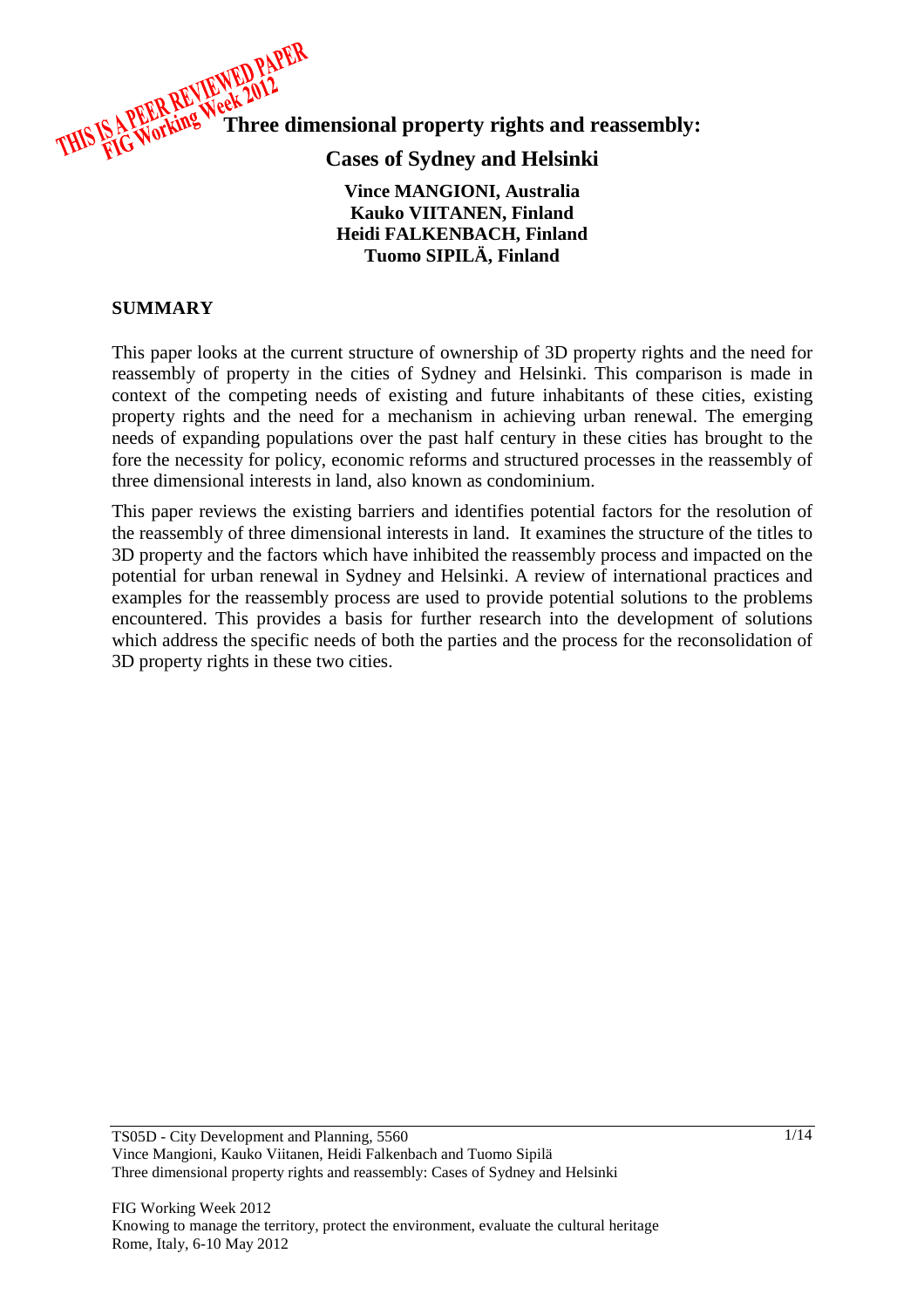**Three dimensional property rights and reassembly:** 

**Cases of Sydney and Helsinki<sup>1</sup>**

### **Vince MANGIONI, Australia Kauko VIITANEN, Finland Heidi FALKENBACH, Finland Tuomo SIPILÄ, Finland**

#### **1 INTRODUCTION**

As cities continue to grow, horizontal limits of land will result in more intense vertical use of airspace. This is matched with the necessity to ensure environmentally efficient living with increasing urbanisation. Whilst greater energy efficiency is a priority, dated and inefficient structures with high embodied carbon footprints provide an additional dimension for the need to either redevelop of retrofit existing building stock.

In addition to increasing the amount of dwellings in a given area and reducing suburban growth, infill development has been suggested to address other public problems by increasing the tax base of central cities due to increases in land values, revitalising specific neighbourhoods that have suffered deterioration and by acting as an opportunity for the cities to build affordable housing stock (Steinacker 2003).

There are multiple tools and references to promote infill development and acquire land for development in urban areas in general. Their effectiveness depends on many factors such as local legislation, housing and as well as property systems. Farris (2001) argued that the tool to promote infill development and to achieve smart growth is to encourage local governments to use public-private partnership tools and substantially reduce the transaction cost burden to the developer.

Despite the evident possibilities of infill development, the infill development projects are often limited in their success. Some of the problems apply to most development projects, and have been discussed e.g. in relation to USA in Farris (2001) and generally in FIG recommendations (Viitanen et al. 2010a and Viitanen et al. 2010b). The specific barriers of infill development cited in the literature include diseconomies of scale (Suchman and Sowell, 1997), risks of developing brownfield areas (Steinacker 2003). For example, Bowman and Pagano (2000) found that the most common problems of infill development were small parcel sizes and problematic physical conditions.

Within the urban infill development discussion, the question of how to promote urban renewal in areas with multistorey buildings has received less attention in the literature, and has not been addressed in guidelines, such as of the United Nations Economic Commission for Europe (UN).

In contrast to the traditional purposes of compulsorily acquiring land for the provision of public infrastructure, the emergence of economic development used for the regeneration of existing locations has tested the boundaries of tenure to land and airspace. In meeting the needs of expanding cities and their populations, governments are taking more initiative in site assembly and amalgamation for uses beyond infrastructure.

TS05D - City Development and Planning, 5560

 $\overline{a}$ 

<sup>&</sup>lt;sup>1</sup> The research has been supported financially by the Academy of Finland (decision no 255390).

Vince Mangioni, Kauko Viitanen, Heidi Falkenbach and Tuomo Sipilä Three dimensional property rights and reassembly: Cases of Sydney and Helsinki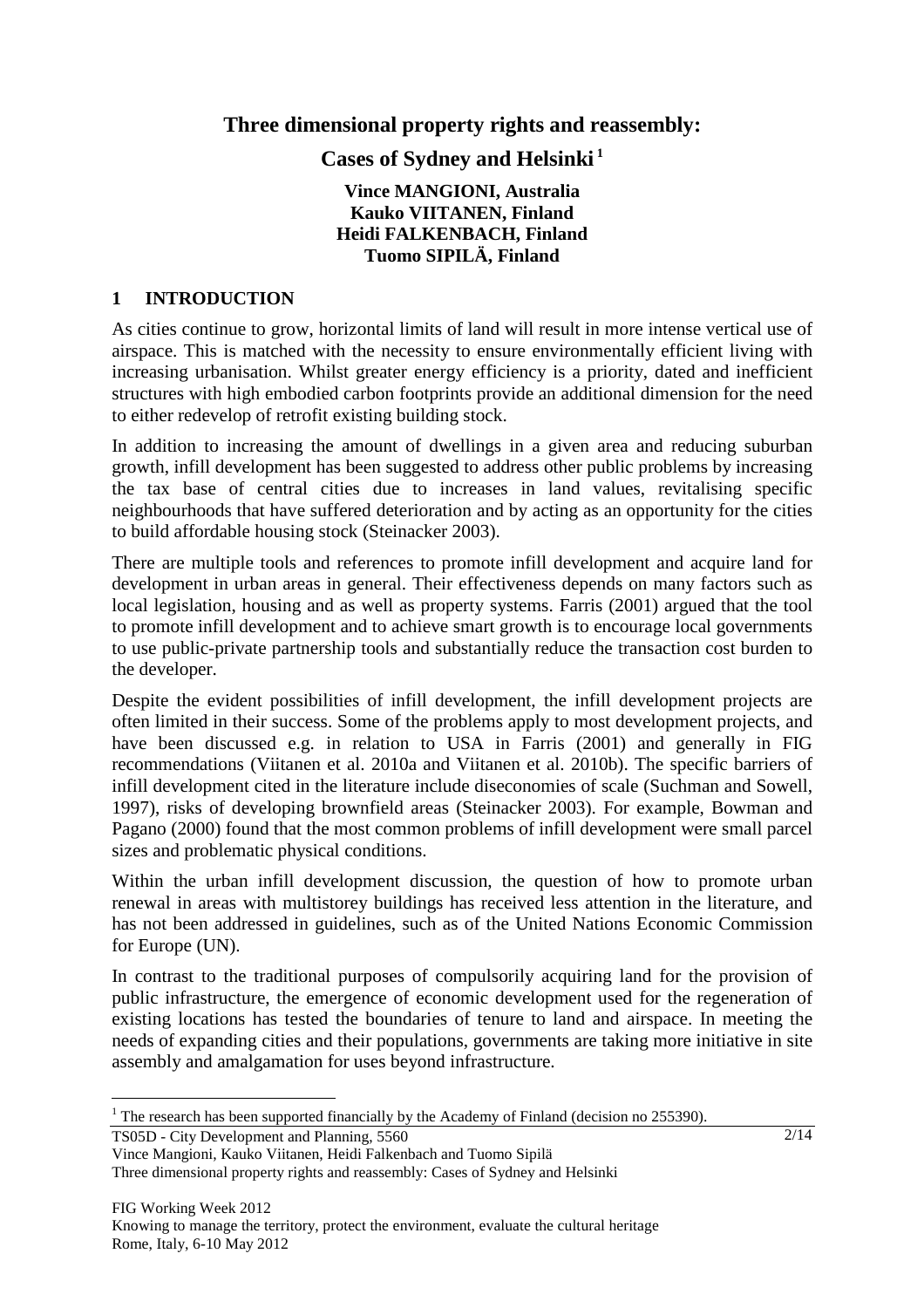Utilitarianism is described by Mill, cited in Hollander (2000) as an action which supports the greatest good for the greatest number of people. The overarching principle of utilitarianism provides the basis for the taking of land for the benefit of the greater community. This principle, whilst not unchallenged, has been accepted in the main for the taking of land for the provision of infrastructure, however, is questioned for the use of site assembly in urban renewal and redevelopment projects. The primary question to be answered is what mechanism is best used in achieving the objectives.

Land readjustment and reassembly is far from being a simple process in policy and is missing in the legislative framework of emerging cities. To date, the use of compulsory purchase as the mechanism for the reassembly of land has proven unworkable in Australia (Mangioni 2009). The use of compulsory purchase would no doubt be as unsuccessful in the reassembly of stratum and airspace rights without reforms to compensation principles and indeed, the construct of a framework for organised and transparent reassembly. However, without a coherent and guiding framework to steer a process with definable and equitable outcomes, reurbanisation in the emerging cities will be represented by a geographic piecemeal approach in which new, old, derelict and underdeveloped property will mark the urban landscape.

This paper discusses the current status of how rights to multistorey buildings, especially blocks of flats, are organised in two case cities, Sydney, Australia and Helsinki, Finland, which as two urbanised and expanding cities, listed as two of the top ten most liveable cities in the world, (The Economist 2011, Global Sherpa 2011) provide a good reference for the challenges of urban renewal. The aim of the paper is to identify the characteristics of current tenure models of owner-occupied 3D properties that discourage renewal of those properties. The study is a comparative analysis of the two case cities.

The remainder of the paper is organised as follows. In the two following sections 2 and 3, the evolution and current status of the rights to airspace i.e. condominiums and challenges in the renewal of the multistorey properties in the case cities of Sydney and Helsinki are presented and discussed. The section 4 summarises the findings of the cases and discusses internationally adapted solutions for the problems. The last section presents the conclusions.

## 2 **SYDNEY**

The Australian Bureau of Statistics (2008) highlights that 64 percent of Australia's population live within its six major cities. As urbanization continues, the generation and regeneration of Australia's cities is a rapacious process which must provide for both its existing and anticipated populations. Australia is host to two of the world's one hundred most populated cities, namely Sydney & Melbourne (Westman 2007). Rosenberg (2005) highlights the density dilemma facing government as 90 percent of the earth's population live on approximately 10 percent of the land mass, with many cities having reached geographic limitations.

As Sydney's population continues to expand at approximately 1000 people per week (Metcalfe 2011) demand for housing office space and industrial use land continues to climb in servicing the needs of its growing population. This demand has resulted in Sydney transforming into an increasingly vertical city since the 1970s. Between 1968 and 1973 half of all dwelling completed in Sydney were flats and from 1976, the number flats built in Sydney exceeded the number of houses built for the first time. (Redfern Legal Center 1992)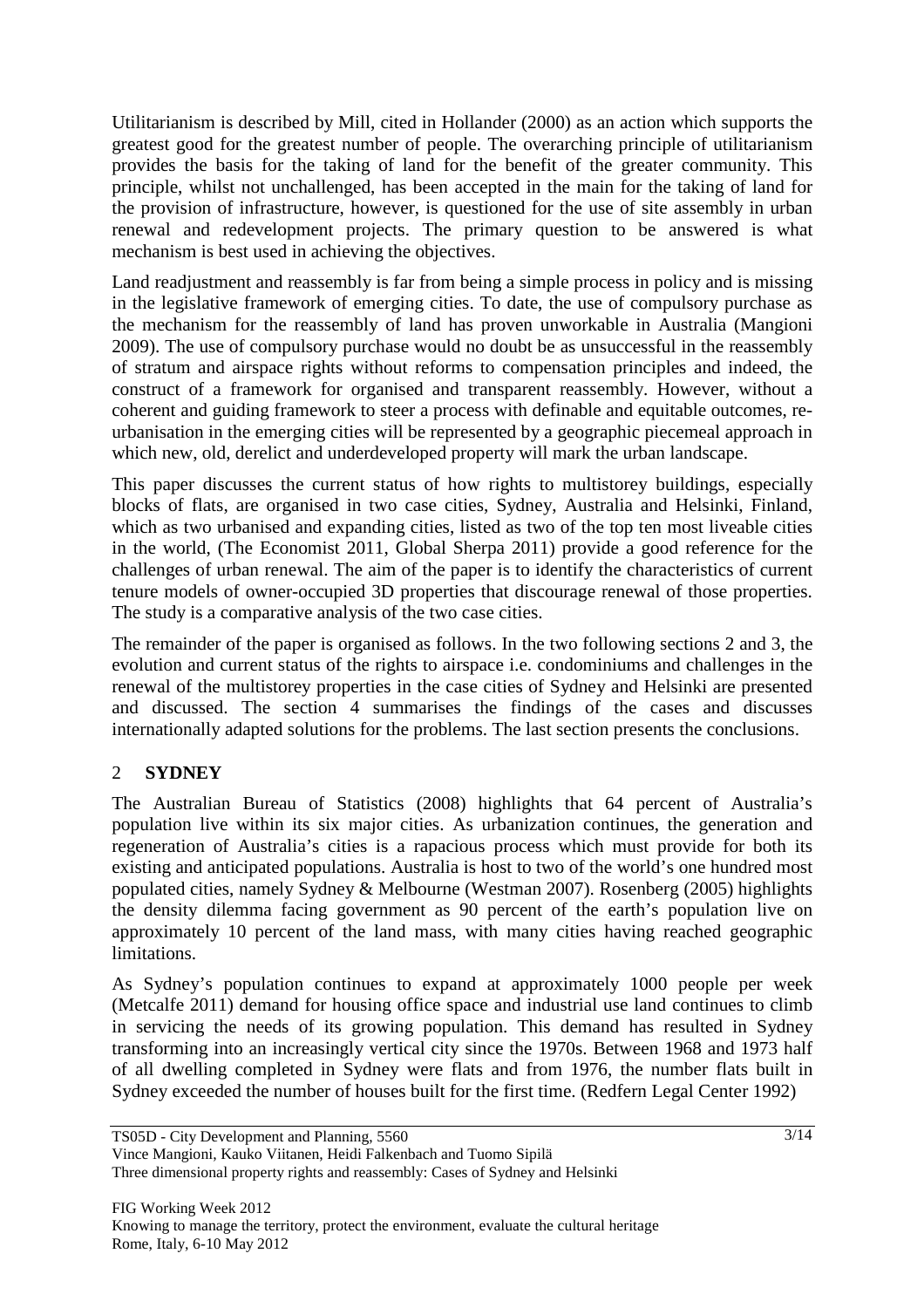The increase in demand for housing has previously been identified, however part of this demand is driven by increasing population, with the balance driven by changes in housing formation as people live differently over time. Redfern Legal Centre (1992) further highlights that "[the] family home may once have housed grandparents, parents and children, and maybe an unmarried uncle or aunt. Today these people are living in 4 or 5 different households". According to the Australian Bureau of Statistics (2006) the average household size has decreased from 3.53 in 1966 to 2.6 in 2006.

In contrast to whole new suburbs being developed on the outskirts of Sydney, better utilisation of existing land, resulting from more intensive density and renewal of existing medium density housing and office buildings will be required. This process requires the reconsolidation of not only interests in land, but interests in airspace which utilise that land. In addressing the first step in this process, the following section examines the structure and title to ownership of stratum and its evolution over the past fifty years in Sydney. This review provides part of the rationale as to why reconsolidation of stratum is fraught with legal and administrative difficulties.

#### **2.1 Right to airspace**

As the need for a workable title to airspace continued, a number of approaches for structuring interests in one building evolved of which many still exist today.

**Tenancy-in-common schemes** were among the earlier methods of defining interest in the same building. This title was used for co-ownership of land and buildings comprising flats. At the time of purchase of the interest in these schemes, it is highlighted:

> Each owner would execute a co-ownership or Management Agreement. Simultaneously with the purchase, by which the owner would forego occupational rights in respect of other flats of the building, in exchange for the right to exclusively occupy a specific flat in the building. (Ilkin 2007:8)

**Company Title:** "This was the name given to the most popular form of ownership prior to strata title" (Ilkin 2007:8). Under this system, land and buildings were owned by a company in which shares were sold and constituted exclusive occupation of a defined flat in the building. This scheme still enjoys popularity in Sydney, particularly in the eastern suburbs. (Ibid Pg 8).

**Strata Title**: Following the Second World War and the rapid expansion of vertical development of land in the form of residential unit housing and office development in the central business district of Sydney, the need for a more definitive title to interest in these larger vertical structures was highly desirable. This need resulted in the advent and evolution of title to airspace in the form of strata title. Strata title is defined as the vertical and horizontal subdivision of airspace, in which rights to that airspace were saleable. This title evolved and gained popularity nationally and internationally, particularly once gaining acceptance from lending and financing institutions.

In a basic strata scheme, the owners each own airspace constituting a partial ownership interest in the strata scheme. The amalgam of all the owners is a separate legal entity known as the owners corporation which owns the common property, including the building structure, with each lot owner, owning the airspace. This example highlights the complexity that in addition to the reassembly of the stratum interests, the building and land is also owned by a separate legal entity known as the owners' corporation. This corporation is made up of the all

Vince Mangioni, Kauko Viitanen, Heidi Falkenbach and Tuomo Sipilä

Three dimensional property rights and reassembly: Cases of Sydney and Helsinki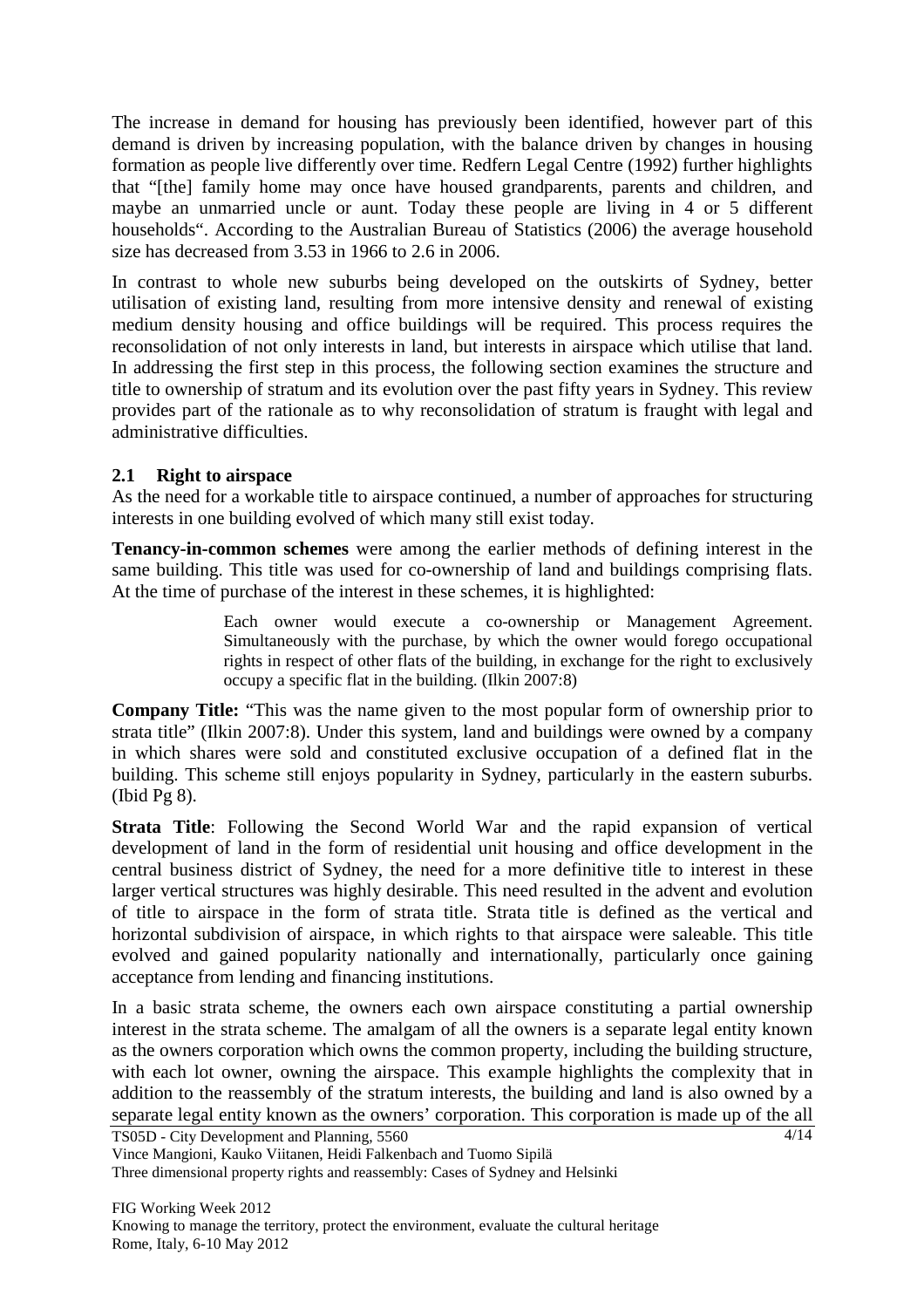the owners collectively, which must have unanimous agreement for the extinguishment of the scheme, which is the first step in the reassembly process.

Since the introduction of strata title structure in NSW there have been three major revisions of the law governing this system of title. The initial 1961 Act achieved the initial objective of allowing land and buildings to be subdivided into separate lots and held in separate ownership. 8,500 strata plans were registered under this Act. Following deficiencies in internal management and dispute resolution, the Act was revised in 1973. Approximately 41,500 strata plans were registered under this Act. Following the ongoing development of complexities governing this system, and in particular the management if strata schemes, the law was again revised in 1996 to strengthen the management and administration of strata schemes. (Ilkin 2007.)

#### **2.2 Challenges to urban renewal in Sydney**

As highlighted in the introduction and the review of Sydney, the need for more vertical living and business use property continues as Sydney expands. As at 2009, it is highlighted that over 65,000 strata schemes exist in NSW of which most are located in Sydney. Between 2009 and 2049 Sydney's population is expected to expand by three million people to accommodate over seven million (Property Council 2009). In highlighting the emerging strata title straightjacket, the Property Council (2009) identifies high land values and lack of flexibility within the Strata Schemes Management Act 1996 for inability to consolidate title and redevelop property held in existing strata title.

In the commercial market, it is highlighted that a shortage of office space which is constrained by the inability to consolidate older strata title office buildings presents a similar problem to the residential position (Cambourne 2010). A greater urgency exists in the office market as buildings are required to meet more rigorous environmental standards under the National Australian Built Environment Rating Standards (NABERS). Absent within the provisions of the governing strata title legislation in Australia are provisions for termination of strata schemes. By default, unless there is unanimous resolution by all interests in the scheme to sell or redevelop, no further action is possible.

Not explicit within the Property Council's (2009) summary, is the basis or principles of equivalence, not just compensation for parties who are unable to afford to move or sell. This is particularly important for those in marginal value locations, in which the property is underdeveloped and a majority of the value is reflected in the value of the underdeveloped land. Where this is the case, the reconsolidation value to each owner, also needs to incorporate an element of the value of the undeveloped land. Market value of the individual units without reference to a component of the additional value of the underdeveloped land is not just compensation. Without a mechanism for apportioning this among existing unit holders, that component of unutilized value becomes a larger portion of the developer's profit margin, rather than being shared with the unit owners.

At the municipality or local government level in New South Wales, Sydney only has the option of coercive reassembly through compulsory purchase mechanisms, which are limited to the public purpose of 'economic development'. Unless the taking of land is for a designated public purpose of the provision of infrastructure, there is no other opportunity for land reassembly. The last involvement by local government in the reassembly of land and airspace was unsuccessful, in which the owners of the property challenged the attempt to take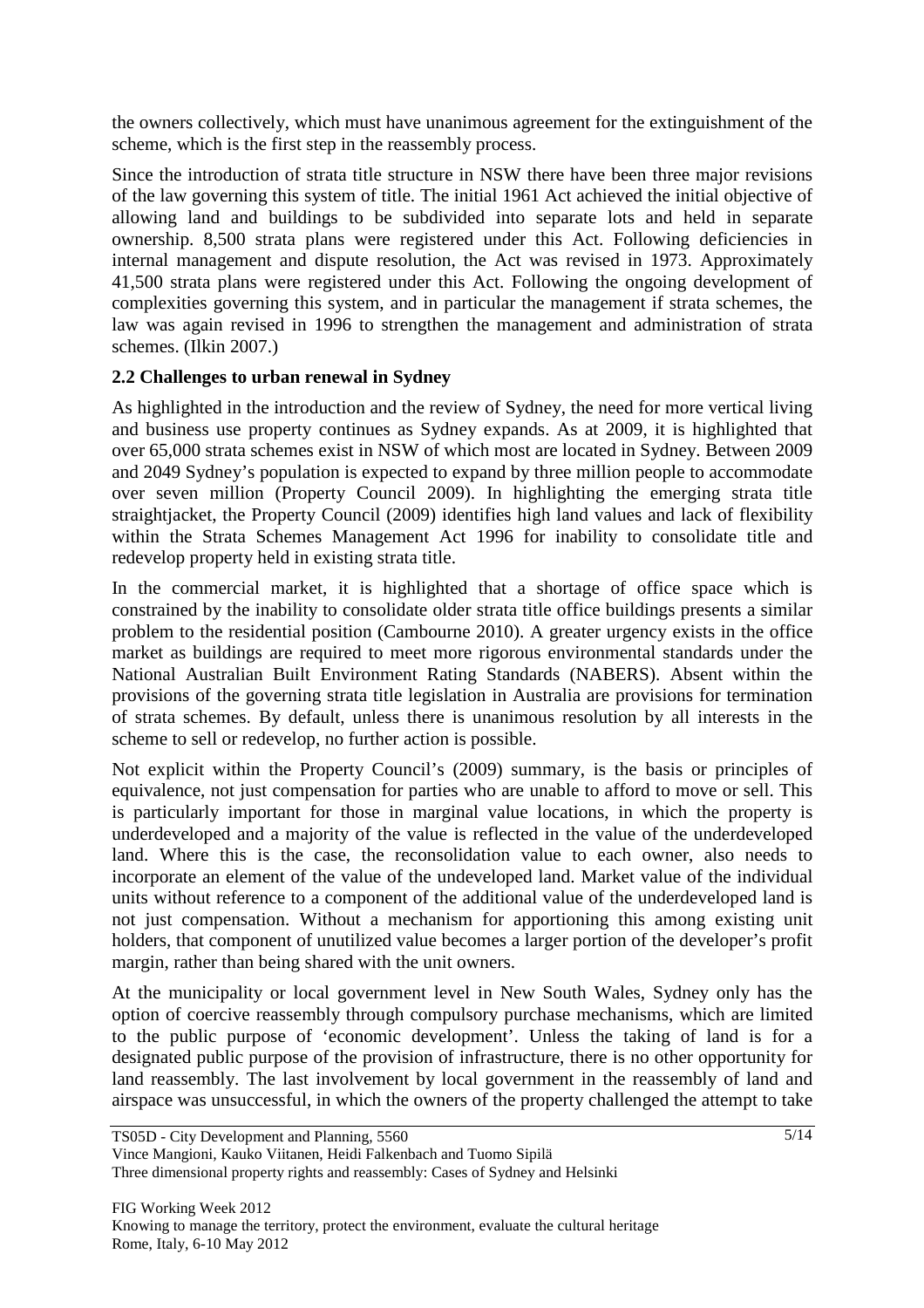the land in the High Court of Australia. A summary of this case follows and demonstrates that no successful option exist in Sydney or Australia for a model which is achieved by agreement.

#### **In Australia – R&R Fazzolari Pty Ltd v Parramatta City Council; Mac's Pty Limited v Parramatta City Council [2009] HCA 12**

Fazollari & Mac each own retail shops with residential property above, in the town centre of Parramatta in Sydney. In 2007 the Council sent proposed acquisition notices to the owners of the land located in the town centre of Parramatta. The land was required as part of a redevelopment referred to as 'Civic Place' comprising a civic square, 250 apartments and 45,000 m2 of retail / office space. The redevelopment was to be carried out under a Private Public Partnership (PPP).

In the first instance the Land and Environment Court ruled that the proposed acquisition was unlawful on the grounds that the purpose of the acquisition was the re-sale by council to the developer. Council appealed the matter to the Court of Appeal of New South Wales, which unanimously set aside the declarations made in the lower court. In conclusion, the High Court of Australia found that the primary purpose of the acquisition was for re-sale and reinstated the decision of the Land & Environment Court NSW finding that the proposed acquisition was unlawful.

Since this recent case in Australia, there has been little progress in the model for a developer, government and property owner consensus for how the objective of re-urbanization is to be achieved.

## **3 HELSINKI**

Helsinki is the capital of Finland with about 590.000 inhabitants. The population of the Helsinki Metropolitan Area (four cities) is just over one million, almost 20% of the Finnish population. (Helsingin seudun suunnat 2011.) Although Finland is a scarcely populated country and even the city areas are not very densely populated (Helsinki 2700 inh./sq.km) the goal is for more compact city areas to increase the sustainability of the area. More dense urban structure would generally provide for lower energy consumption and carbon emissions (e.g. Carruthers & Ulfarsson 2002; Williams 2007).

Even though Finland and Helsinki are scarcely-populated, the average size of dwellings is lower than many other cities in Western Europe (Urban Audit 2004). The number of inhabitants in a dwelling in Helsinki has decreased fast, see Table 1. The average size of a household-dwelling unit in 2010 was 1.90 persons (Statistics Finland 2011). In 1970 the share of the households of one or two persons was about 50%, while today it is 80% in Helsinki (Helsingin kaupunki 2006; Statistics Finland 2011). This means further that the urban renewal is a growing challenge in the cities.

Vince Mangioni, Kauko Viitanen, Heidi Falkenbach and Tuomo Sipilä Three dimensional property rights and reassembly: Cases of Sydney and Helsinki

TS05D - City Development and Planning, 5560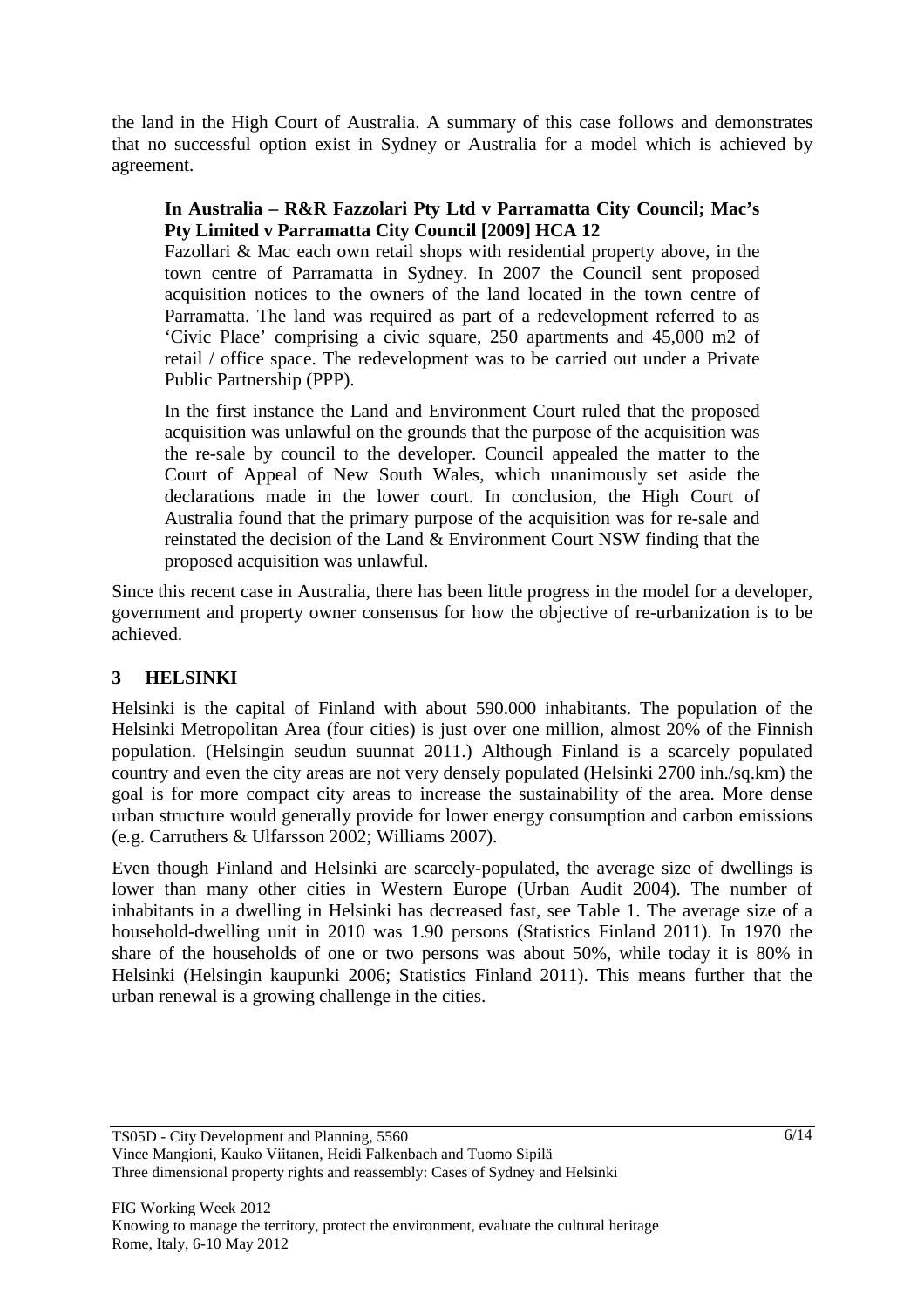|                               | Unit  | 1960 | 1970 | 1980 | 1990 | 2000 | 2010      |
|-------------------------------|-------|------|------|------|------|------|-----------|
| Dwelling units                | 1 000 | 145  | 190  | 221  | 259  | 296  | 326       |
| floor  <br>Average            | $m^2$ | 51.3 | 54.8 | 57.9 | 60.3 | 61.8 | 62.8      |
| area per dwelling             |       |      |      |      |      |      |           |
| floor<br>Average              | $m^2$ | 17.0 | 20.7 | 26.9 | 30.7 | 32.5 | 33.7      |
| area per person               |       |      |      |      |      |      |           |
| Persons per room              |       | 3.0  | 2.6  | 2.1  | 2.0  | 1.9  | $1.9^{1}$ |
| $\mathbf{1}$ and $\mathbf{1}$ |       |      |      |      |      |      |           |

**Table 1:** Development of the living space in Helsinki (Helsingin kaupunki 2006, Statistics Finland 2011, Sipilä 2011)

 $^{1)}$  In 2004

The Finnish cities, and especially Helsinki, expanded very fast in 1960'ies and 70'ies. In Helsinki over 32% of all dwellings were built in 1960'ies and 70'ies (Sipilä 2011), most of them in block of flats. In overall, majority (86%) of Helsinki´s dwellings are flats. (Helsingin kaupunki 2006) Especially in the suburban areas, there are plenty of residential buildings, which are reaching renovation age. Because the renovation of multistory buildings is expensive there is a motivation to find out possibilities to additional incomes which e.g. infill development might offer. Many of the suburbs have been built rather sparsely, which means that there are many possibilities to make the urban structure more effective. On the other hand, there are also buildings for which demolitions might be the best alternative. (Rossilahti 2008.)

## **3.1 Right to airspace**

In Finland real property (in Finnish kiinteistö) stands for a registered area of land including the buildings on it belonging to the same owner (Real Estate Formation Act, 554/1995). Land and building(s) can be owned directly as a real property (having a title to the property) or through company form. The division of the land area in Finland is done two-dimensionally, according to the ground level. There is no three-dimensional real property registration. (Hannonen 2009.)

Multi-storey buildings are as a rule owned in a real estate company form where the company owns the building(s) and the land. The possession of the land may also be through leasehold. These companies can be called as condominiums where shareholders have the right to possess a certain part of the building. The legislative form is over hundred years old.

There is specific legislation for the condominiums in *residential use*. According to the Apartment House Companies Act (1599/2009) the shareholder has the right to possess the apartment, and has the duty to take care of the interior. The company is obligated to take care of the rest and of the construction of the building and the site. The shareholder normally pays maintenance charge to the company to cover the costs. (Viitanen et al. 2003.)

## **3.2 Challenges to urban renewal in Helsinki**

The unique nature of Finnish housing as well as the property system offer possibilities to develop true resident-driven renewal or infill development. Residents' role in the Finnish condominium system is normally multidimensional: they are residents, landowners and shareholders in the very same figure. This means that the residents often own the plot as well as parking areas etc. nearby. The parking areas may be underutilized or there exists even unused wasteland areas. In addition, the buildings can often be added some new floors. As a

Vince Mangioni, Kauko Viitanen, Heidi Falkenbach and Tuomo Sipilä

Three dimensional property rights and reassembly: Cases of Sydney and Helsinki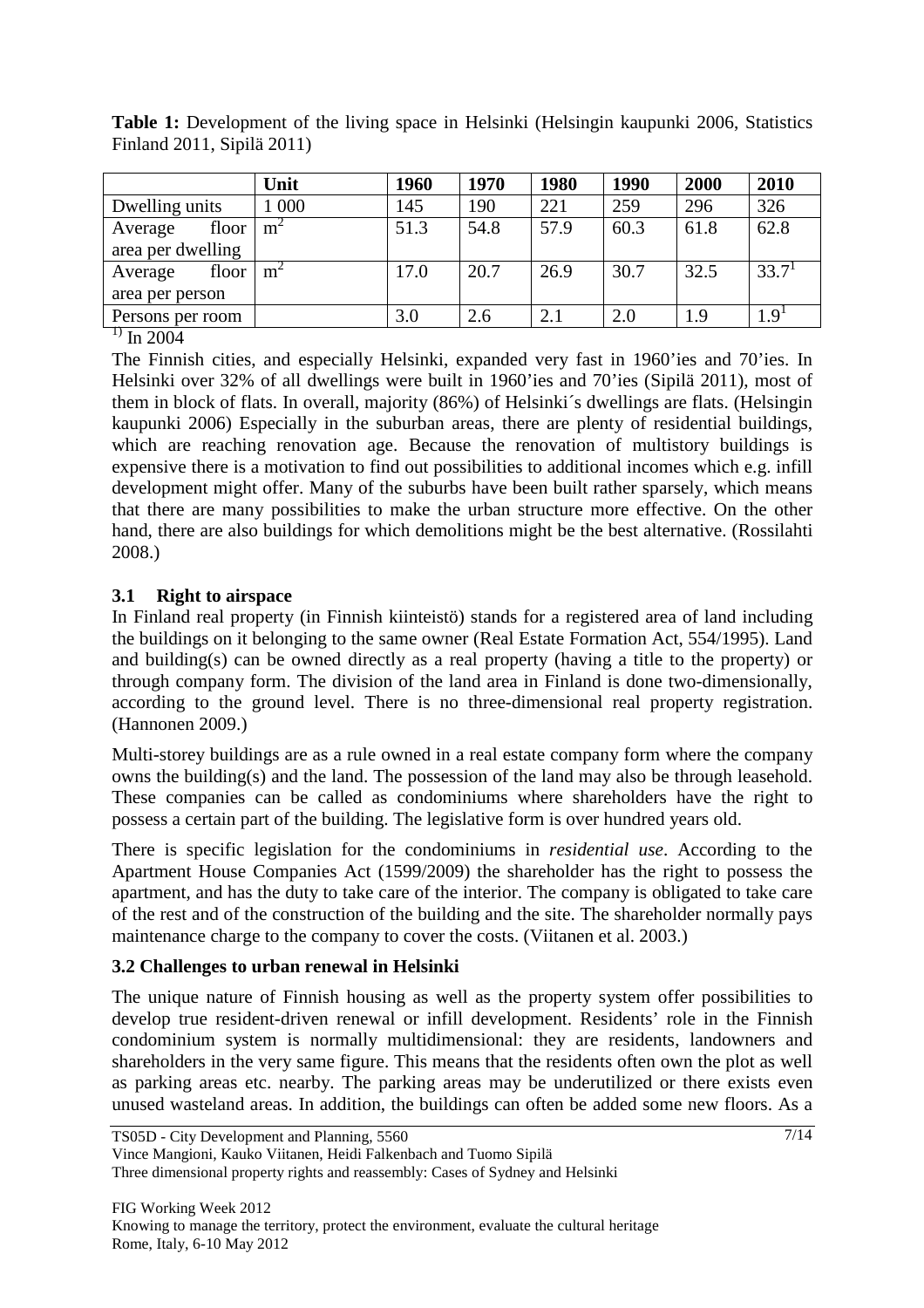matter of fact, potential for infill development is huge in Finland, it was estimated (Lahti  $\&$ Rauhala 1994) to be 170 million floor square meters (35% of existing floor sqm) and nowadays the potential is assumed to be on the same level. These areas hold a great potential for infilling, but also demand resident-driven approach to infill development.

In practice the situation is difficult, as condominiums are normally non-profit organisations and the decision-making body is the meeting of shareholders, hence decisions are not easily made. Renovation decisions require a majority of votes but a significant renewal normally seems to require that all shareholders support the decision. This is, naturally, sometimes difficult, as not all shareholders wish for big changes nor to take new financial burdens. This creates motivation for a renewal when a bigger renovation is topical in a condominium. However, the condominium cannot carry out the renewal by itself because it's not allowed to take such a risk, but the matter has to be given to private developers. (Kiinteistölehti 2011.) The limits of the risk taking have, however, not been tested in a court as far as we know.

To be able to take the development potential in use, a municipal consent is necessary. Traditionally Finnish municipalities have had extensive rights to decide on the control and guidance of spatial planning and development issues in their area. Because of this the municipalities play a very important role in local planning and building issues. This means that they have a very important role also in renewal of properties.

In practice when a condominium plans to develop its property (infill development) a change of the existing detailed land use plan is needed. The condominium has to apply the change of the plan from the city. If the change increases the value of the property considerably, a development fee based on the value increase is paid to the city in addition to the planning costs. Normally this means making a land use agreement with the city. After the change of the plan the condominium normally sells the new building right to a developer if the development seems to be profitable. The profitability is questionable in areas with low land values and especially if the costs to rearrange the parking facilities are too high. It seems that the municipalities should consider their planning policies more carefully to reach their goals in reduction of energy consumption and carbon footprints. (Tolvanen 2010.)

As we have seen the municipality has a lot of power in renewal projects because of its planning policy and tools for plan implementation. In addition, for example City of Helsinki owns 61% of its land area (Haaparinne 2011). When it's a question of renewal of municipal owned areas, problems may only arise when the city has leased out the land with a long contract for an effective land use. In those cases, as also in other cases where the land has been built effectively, cities are not interested to use compulsory purchase but land use agreements because of rather high compensations within the compulsory purchase procedure. This means that in the condominiums the matter is mainly between the municipality and the shareholders of the company.

With the introduction of infill development activities of privately-owned apartment house companies, one could expect that the resident-owners impose many and strong wishes as well as restraints to these activities. Reasoning for this claim could be drawn from consumer perception theories, and is supported by the recent studies of housing (see Arvola et al. 2010; Lundgren 2010). If residents' voice is not heard thoroughly, they may not be motivated to support the planned activities or may even oppose them.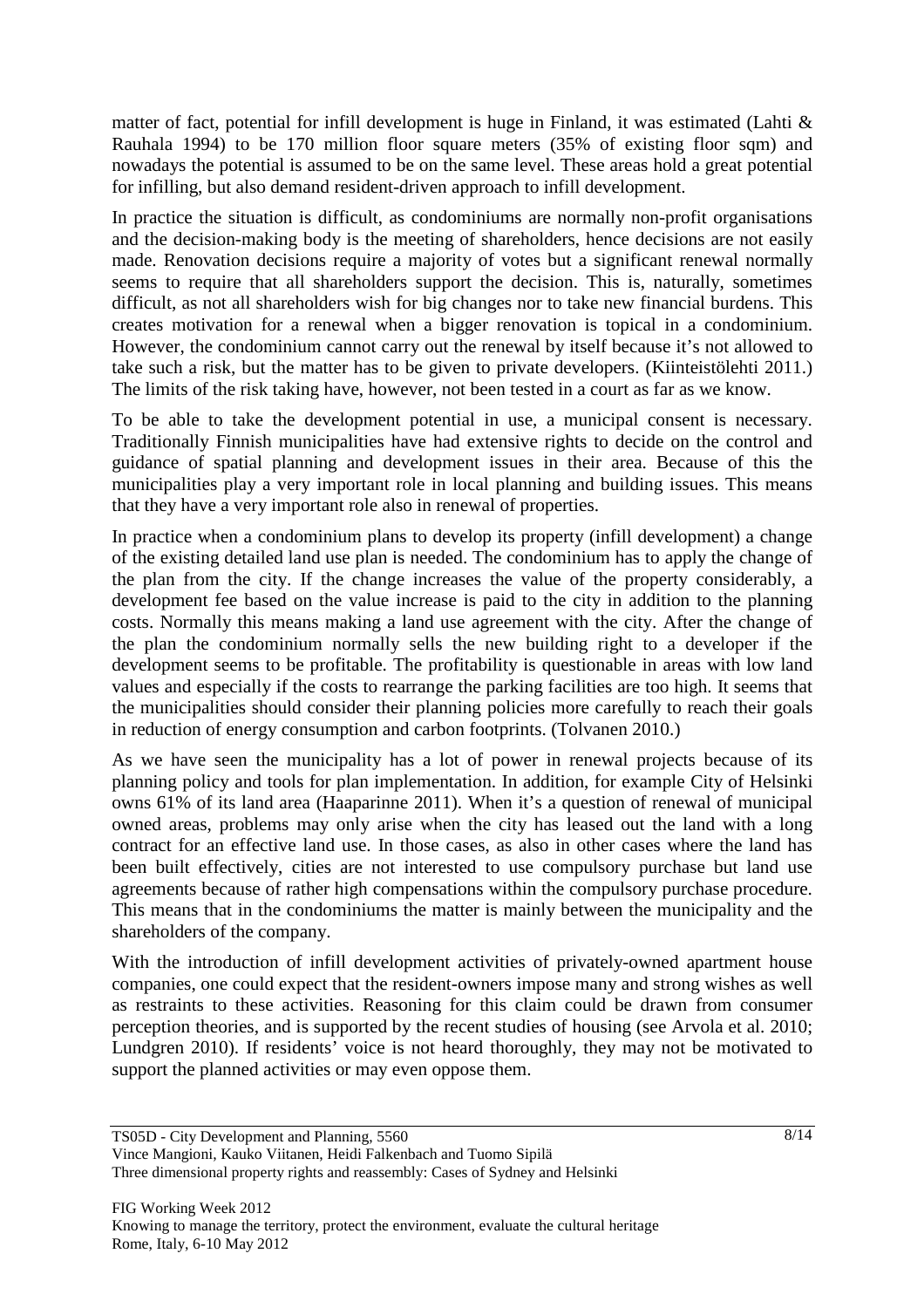As discussed the implementation of the redevelopment process involves three main parties, the condominium, the city and the developer. If the developer sees a possibility of a profitable project it can either try to buy all the shares from the shareholders or the new building rights from the condominium and the renovation project if the building will be renovated. There are in practice no possibilities for coercive means. This means that the processes are cumbersome, time consuming and unsure. Even the developers are often not eager to start the processes because of high transaction costs and risks. This means that the renewal projects which would be very important to carry out are rarer than they should be. New ways to solve the problems would be needed.

In a condominium for commercial purposes a shareholder who owns at least 90% of the shares may require a coercive purchase of the rest of the shares (Companies Act, 624/2006). This is not valid in condominiums that follow the Act of Apartment House Companies. Like in normal limited companies the coercive purchase price (compensation) is the market value of the shares at the moment the purchase claim had been done. In listed companies this price can rather easily be find out but in non-listed companies it's not an easy task. The procedure and also the compensation are very different compared to the compulsory acquisition of a real property according to the Expropriation Act (603/1977), which may put the owners of condominiums into a different position compared to the owners of real properties. If the 3D properties could be possible also in Finland the rules for compulsory purchase and compensation should most likely be based on similar principles with all types of property.

#### **4 BARRIERS TO REASSEMBLY OF PROPERTIES WITH MULTISTOREY BUILDINGS**

This section discusses the findings from the analysis of problems confronting Sydney and Helsinki and presents international tools and policies that may be used to address these problems.

#### **4.1 Limitations and problems related to the use of compulsory purchase for reassembly**

In both countries, there is a lack of tools designed for acquiring land for infill development. Compulsory purchase mechanisms can be utilised in Sydney, but their utilisation can lead to inequivalence between landowners, as the compulsory purchase compensation does not include the value of the undeveloped land but the land is valued as to current use. This means that an element of unutilized land value passes to the developer where no portion of that value is passed onto the existing owners of the interest in the land. In Finland the municipality might, in theory, be able to get a permission to use compulsory purchase but in practice that is out of the question in areas with multistorey buildings.

The question, whether compulsory purchase should be used for acquiring land for transfer to private parties, has received attention also internationally. In the United States, the Kelo case<sup>2</sup> (see e.g. Turnbull and Salvino, 2006) which dealt with the acquisition of land, demonstrated the great divide in views and subsequent policy adopted in acquisition compulsory purchase across the United States. Rather than solidifying agreement, this case fractured and deeply divided America on the reassembly policy.

TS05D - City Development and Planning, 5560

 $\overline{a}$ 

 $2$  Kelo v. The City of New London, 545, U.S. 469 (2005)

Vince Mangioni, Kauko Viitanen, Heidi Falkenbach and Tuomo Sipilä Three dimensional property rights and reassembly: Cases of Sydney and Helsinki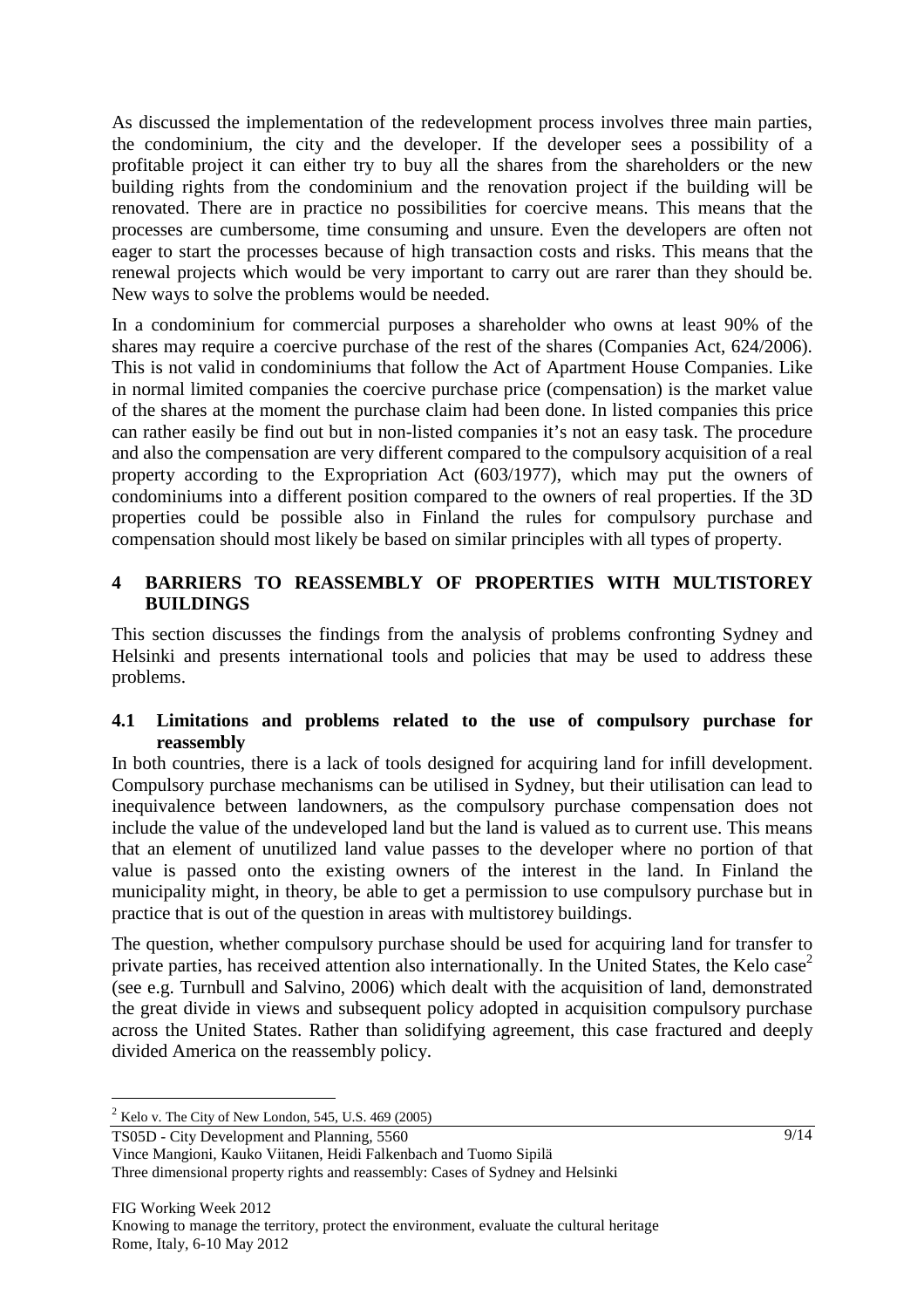#### **4.2 Lack of thresholds in the decision-making of the commonhold structures**

In both the studied cases, Sydney and Helsinki, renewal of existing building stock is challenged by the decision-making provisions of the ownership schemes: The decision to terminate the existing structure requires a unanimous decision of all owners, which in practice is very difficult or impossible to reach. Same criterion has also been set for major redevelopments.

A possible and plausible solution for the problem would be threshold provisions for renewal of a building held under strata title, as has been done in some other jurisdictions. For example in in the highly urbanized cites of New York and Washington, an 80 percent threshold exists for airspace reassembly (Property Council of Australia 2009). Also, in the highly urbanized and vertical cities of Asia, the imperative of airspace reassembly has resulted in a number of policies, both in law and by agreement. In Japan the threshold in 80 %. In Singapore the threshold is 80% where the strata scheme is more than 10 years old and 90% if less than 10 years old, in Hong Kong 90%, but may be reduced to 80% by authorities. In these cases, the Homes Purchase Appeals Committee (2007) also makes allowance for reinstating the dispossessed party within the same location to the value of a condominium being no more than 7 years old.

The structures and problems in those countries might, however, differ quite a lot compared to the situations in the cities in this study, which means that further studies have to be done before recommendations can be made.

#### **4.3 Lack of financial incentives for the residents and developers**

In both case cities, there are structural factors that discourage the developments. In the case of Sydney, the compulsory purchase compensation would not include the development potential, thus leaving the land owner without incentive to push such project.

As compulsory means are not available for these kinds of projects in Finland, the initiative for development can only come from the existing owners. Developer-led projects can normally be put forward only by voluntary transactions with all owners, which makes the process highly unsure and time consuming, and might enable hold-out behaviour by the last sellers, increasing thereby the developer's risks. However, if the development will be successful the existing landowners will normally get a part of the value of the increased building right. In addition to this, the municipal practice of collecting development fees decreases the profits of land owners and, by decreasing the risk margins in the profitability of the project, increases further the developer's and land owner's risk. The practice of municipalities taking their share of the profits may also lead to projects in lower land value areas turning unprofitable.

More innovative solutions have been adapted internationally. For example, following the 2010 natural earthquake disaster in Chile near the capital Santiago, land readjustment policy, which extended to include airspace and condominium accommodation which was destroyed, was successfully implemented. Hong and Brain (2012) refer to the Buy-In policy that was developed where the affected parties have the opportunity to buy-back into the new development in which the price is offset by the value of their interest. The study conducted of one province showed that only 12 percent of the existing residents chose not to participate and moved location.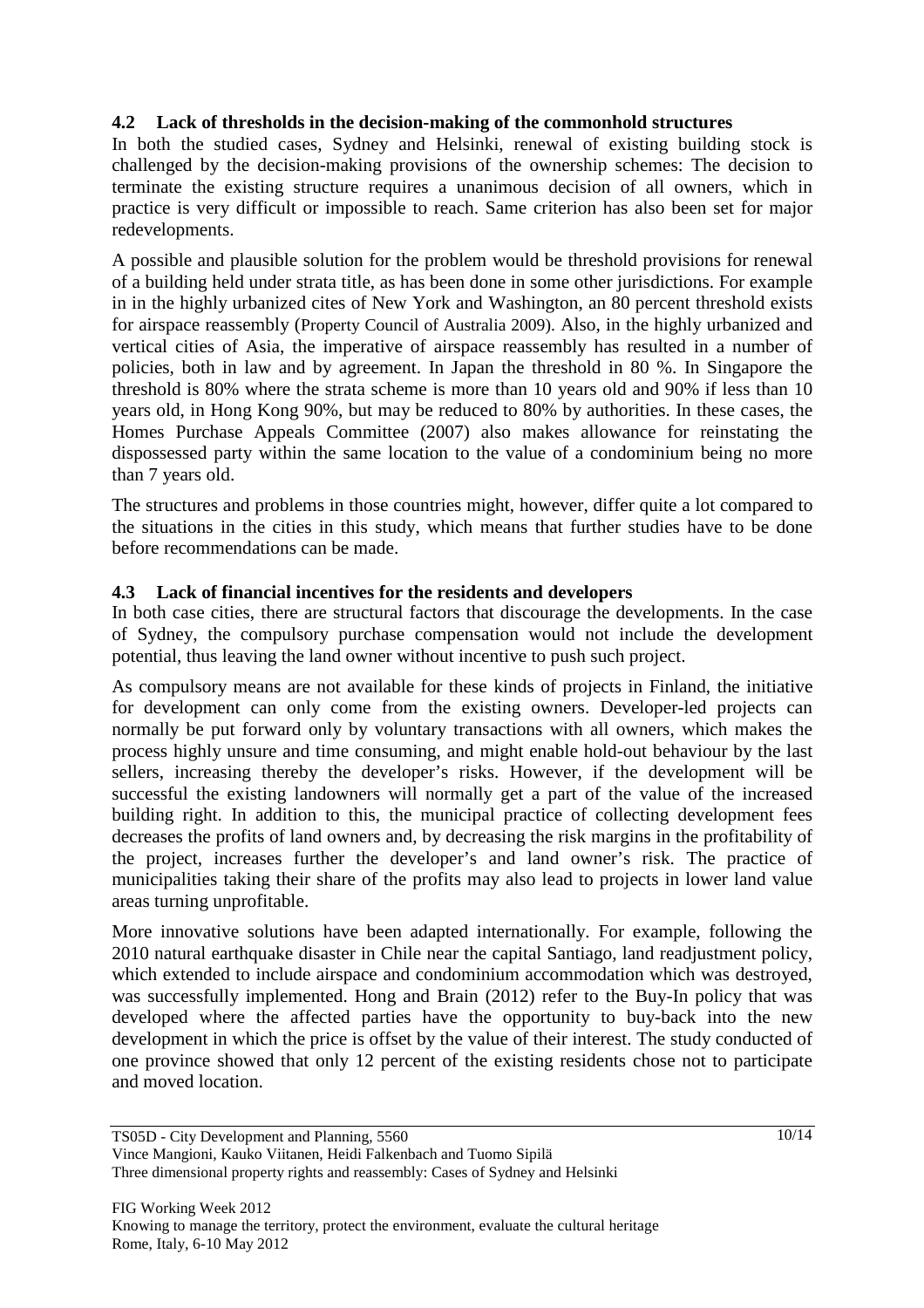#### **5 CONCLUSIONS**

The need for redevelopment and especially for increasing effectiveness of land and airspace use, of existing urban areas is a recognised objective in the current land use literature. The more intensive land use is expected to contribute to achieving environmental goals, reducing urban sprawl and to the renewal of existing areas. This paper considered the current possibilities and barriers to infill development in areas where ownership is organised through condominium structures through case studies of Sydney, Australia, and Helsinki, Finland.

Sydney and Helsinki have been identified as similar cities with emerging re-urbanization needs and limited mechanisms in establishing reforms to address these needs. Whilst focus has centered on legislative reforms, without economic reform and incentive, which include existing owners of stratum or airspace, and shareing the benefits of redevelopment, there is limited opportunity for reform. It is clear that part of the redevelopment rationale is to accommodate expanding populations, which in turn means redevelopment of greater density and scale on land.

A review of the problems confronting Sydney and Helsinki have identified a lack of the most fundamental needs for resolution. Firstly, the lack of relevant practices in using compulsory purchase that would incentivize all relevant parties (condominium owners, developers, the local authorities). In case, compulsory purchase is deemed an improper process for redevelopment. The lack of policy and incentive needed to discourage and prevent hold-out behavior, as well the need for thresholds in the decision-making of the condominium structures are identified as the most important factors in addressing the reassembly process. Through these tools the development risk would be reduced. Also, the tools for promoting redevelopment should be planned so that they incentivize both the current owners as well as provide feasible business possibilities for the developers.

Clearly there is a need for new mechanisms in achieving urban renewal in Sydney and Helsinki. In order for a workable and harmonious policy to work, a number of key principles will need to be clarified and developed. In summary, these principles include a legislative trigger for such re-urbanization to commence, in which international examples are set out. A simple and transparent process for the provision and exchange of information will be needed, which includes the planning communication between developers and planning authorities. Further, an additional redefining of the term value is needed in clarifying that it is not limited to the value of the interest being acquired, but must also extend to include elements of equivalence in reinstating owners in alternate accommodation.

#### **REFERENCES**

- Arvola, A, Lahti, P., Lampila, P., Tiilikainen, A., Kyrö, R., Toivonen, S., Viitanen, K., Keskifrantti, S. (2010) Asuinympäristön ominaisuudet ja asukkaan arvot. Kuluttajatutkimusnäkökulman sovellus asuinympäristön koetun laadun tutkimiseen. (Attributes of residential environment and values of the residents. An application of consumer research vantage point into studying the perceived quality of residential environment). VTT tutkimusraportti nro R-04869-10, Espoo: Finland.
- Australian Bureau of Statistics (2006) *Indigenous Statistics for Schools on Housing*, Commonwealth of Australia.

TS05D - City Development and Planning, 5560

Vince Mangioni, Kauko Viitanen, Heidi Falkenbach and Tuomo Sipilä Three dimensional property rights and reassembly: Cases of Sydney and Helsinki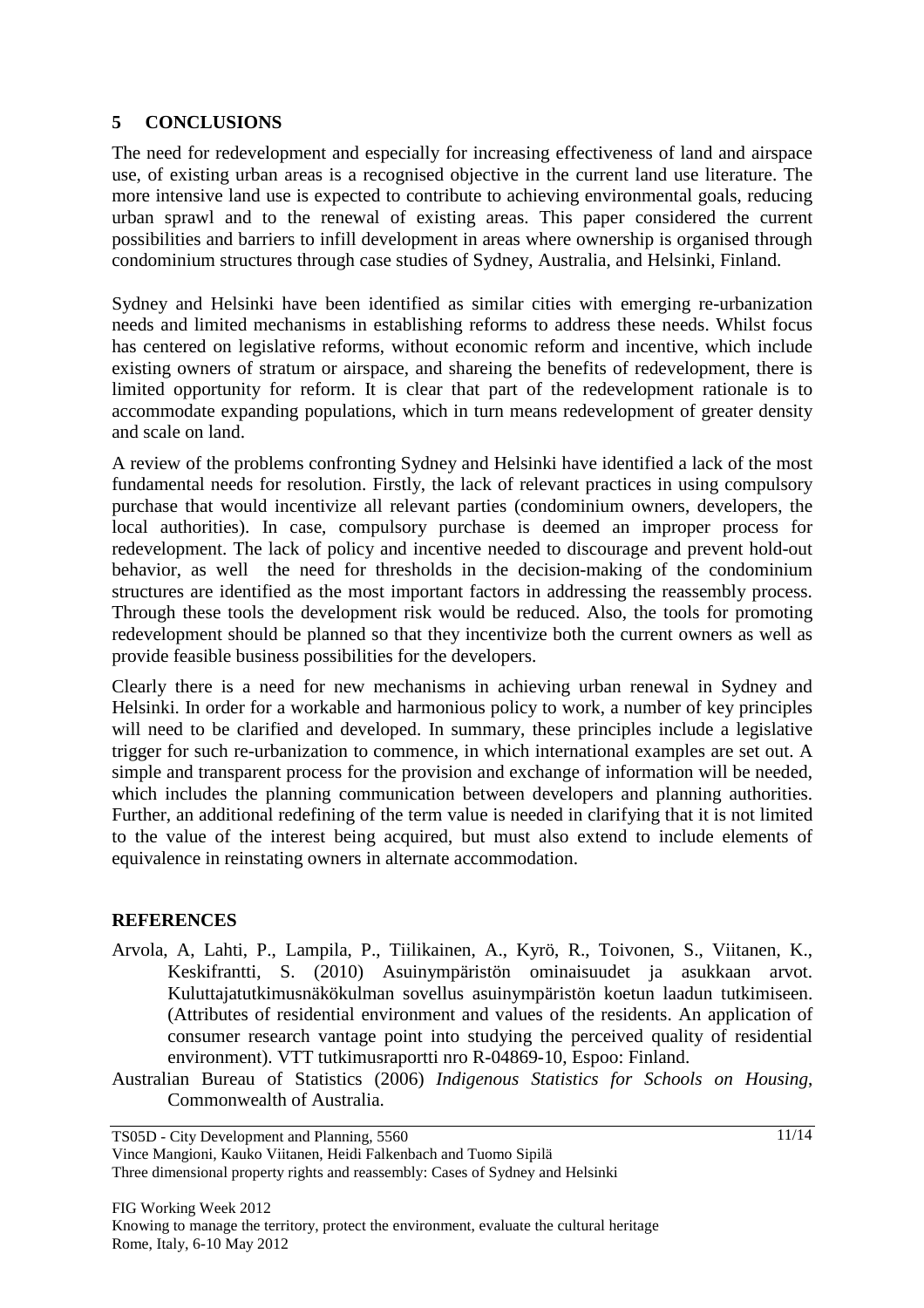- Australian Bureau of Statistics (2008) GEO 05 Population of Australian Cities. Commonwealth of Australia.
- Bowman, A., Pagano, M. (2000) Transforming America's cities: Policies and conditions of vacant land. Urban Affairs Review 35 (4): 559-81.
- Cambourne, K. 2010 *The great strata hurdle*, Sydney Morning Herald, Weekend Edition July 31- Aug 1, Pg 15
- Carruthers, J. and Ulfarsson, G. (2002) "Fragmentation and sprawl: evidence from interregional analysis" Growth and Change, 33(3): 312-340.
- Farris, J.T. (2001) The Barriers to Using Urban Infill Development to Achieve Smart Growth. *Housing Policy Debate*, 12(1): 1-30.
- Global Sherpa (2011) World Cities: Best Quality of Living and Liveability, www.globalsherpa.org.
- Haaparinne, P. (2011) Land management and land policy in the City of Helsinki. Presentation 10.10.2011 at Aalto University Professional Development. City of Helsinki, Real Estate Department.
- Hannonen, M. (2009) Apartment ownership in Finland. In "Falkenbach, H., Nuuja, K., Viitanen, K. (2009) Apartment ownership and registration – ten case studies in Europe. Publication B126 in Real Estate Studies and Economic Law, Helsinki University of Technology TKK, Department of Surveying, 235 p. ISBN 978-952-248- 175-7.", p. 47-72.
- Helsingin kaupunki (2006) *Asuminen Helsingissä 1950–2004.* Helsingin kaupungin tietokeskuksen verkkojulkaisuja, 34/2006.
	- http://www.hel2.fi/tietokeskus/julkaisut/pdf/06\_11\_27\_vihavainen\_vj34.pdf
- Helsingin seudun suunnat (2011) Väestö. Helsingin seudun suunnat 2/2011, Ajankohtaiskatsaus seudun kehitykseen 1.6.2011. Helsingin kaupungin tietokeskus. Helsinki.
- Hollander, S. (2000) John Stuart Mill on economic theory and method, London. Routledge Press
- Home Purchase Appeals Committee (2007), Secretariat of the Homes Purchase Appeals Committee, Hong Kong
- Hong, H.Y., Brain, I., (2012) *Land Readjustment for Urban Development and Post-Disaster Reconstruction*, Land Lines January 2012, Lincoln Institute of Land Policy, Cambridge, M.A.
- Ilkin, A. (2007) NSW Strata and Community Schemes Management and the Law, 4<sup>th</sup> Ed. Lawbook Co, Pyrmont.
- Kiinteistölehti (2011) Lisärakentaminen taloyhtiön tontilla. Kiinteistölehti 2/2011. http://www.kiinteistolehti.fi/artikkelit/?id=771.
- Lahti, P., Rauhala, K. (1994) Asuntoalueiden täydennysrakentaminen. Mahdollisuudet, kustannukset ja säästöt. VTT Research Notes: 1574. VTT, Espoo. 56 p. + app. 1 p.
- Lundgren, B. (2010) Customer's perspectives on a residential development using the laddering method, *Journal of Housing and the Built Environment,* Vol. 25, 37-52.
- Mangioni, V. (2009) Privatizing the 'Public Purpose Rule' in compulsory acquisition, State of Australian Cities Conference 2009, Perth.
- Metcalfe, A. (2011) '*Positioning the department within the current environment'.* Australian Department of Immigration and Citizenship. Paper presented at the 2011, Migration Review Tribunal-Refugee Review Tribunal Conference, ACT Australia.

Three dimensional property rights and reassembly: Cases of Sydney and Helsinki

TS05D - City Development and Planning, 5560

Vince Mangioni, Kauko Viitanen, Heidi Falkenbach and Tuomo Sipilä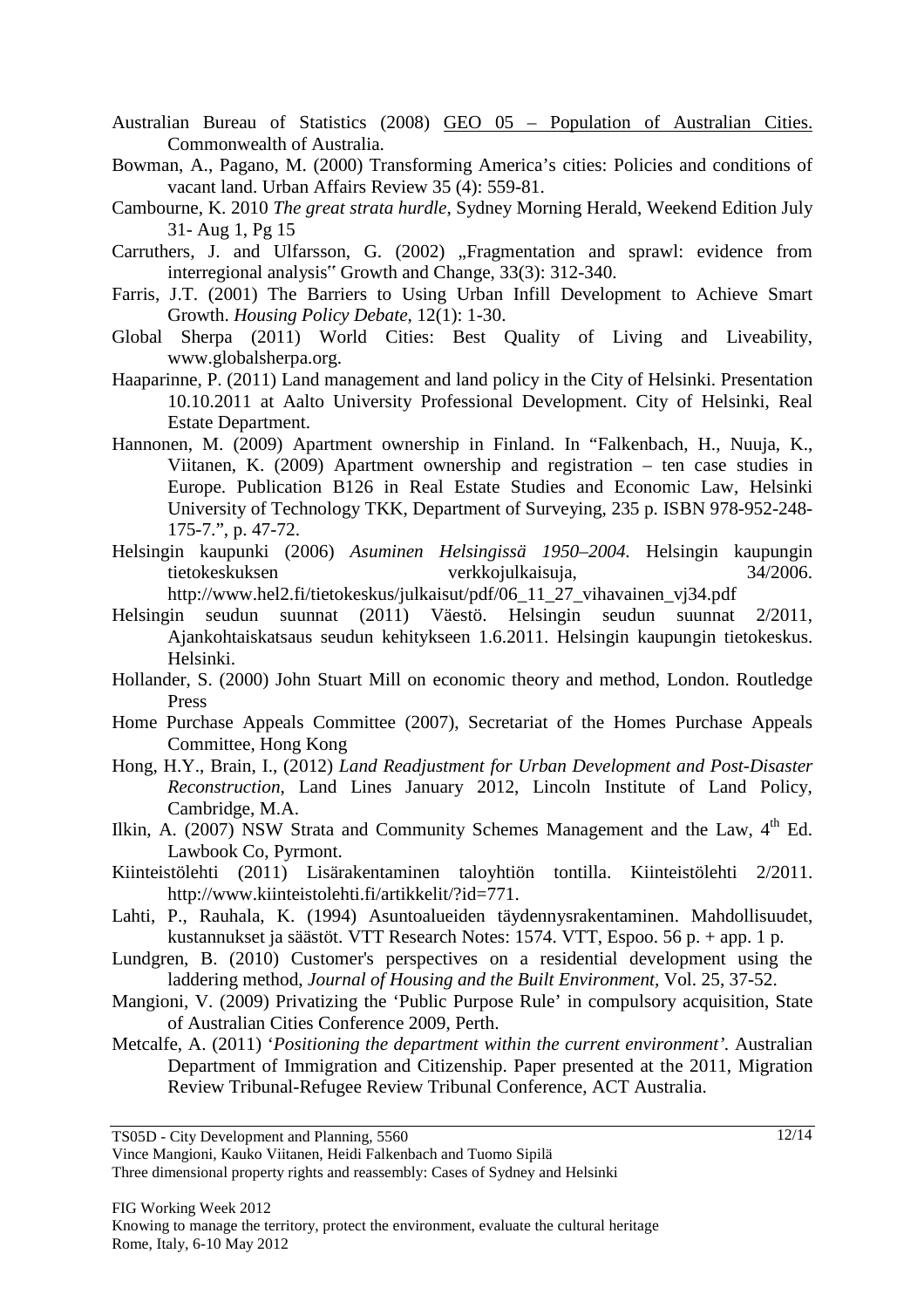- Property Council of Australia (2009) *Strata Title Renewal Sydney*, Property Council of Australia Limited, Sydney.
- Redfern Legal Centre (1992) Strata Title Handbook, Redfern Legal Centre Publishing, Chippendale Sydney.
- Rosenberg, M. T. (2005) Population Density The Handy Geography Answer Book. Colorado, Visible Inc Press.
- Rossilahti, H. (2008) Miten vastataan asumisen kehittämisen haasteisiin? ARA-päivän seminaari 15.1.2008. http://www.ara.fi/default.asp?contentid=8971&lan=fi
- Sipilä, T. (2011) Tutkimus asuntojen keskipinta-aloista ja perheasumisen edellytyksistä Helsingissä. Master's Thesis, Helsinki. http://hdl.handle.net/10138/24881.
- Statistics of Finland (2011) www.stat.fi
- The Economist (2011) *Where the livin' is easiest* Westminster London, 21<sup>st</sup> Feb 2011.
- Urban Audit (2004) Eurostat. http://www.urbanaudit.org/
- Steinacker, A. (2003) Infill development and affordable housing Patterns from 1996 to 2000. Urban affairs review, Vol. 38, No. 4, March 2003, 492-509.
- Suchman, D., Sowell, M. (1997) Developing infill housing in inner-city neighborhoods. Washington, DC: Urban Land Institute.
- Tolvanen, A. (2010) Täydennysrakentamisen käynnistämisvaiheen analyysi (Analysis of a start-up phase of the infill development process). Master's thesis. Aalto University, Department of Surveying.
- Turnbull, G.K., Salvino, R. (2006) Kelo v Leviathan: The Public Purpose Doctrine. Working Paper No. 06-02, July 2006, Urban and Regional Analysis Group, Georgia State University, Andrew Young School of Policy Studies. Available at http://aysps.gsu.edu/urag/workingpapers/2006/urag\_wp\_06-02.pdf .
- UN (unknown year) Guidelines on condominium ownership of housing for countries in transition. United Nations Economic Commission for Europe. Available at http://www.unece.org/fileadmin/DAM/hlm/prgm/hmm/condominiums/condo.mgt.e.p df
- Viitanen, K., Falkenbach H., Nuuja K. (2010a) Compulsory Purchase and Compensation Recommendations for Good Practice. FIG Publication No 54, International Federation of Surveyors (FIG). 36 p. ISBN 978-87-90907-89-1.
- Viitanen, K., Palmu, J., Kasso, M., Hakkarainen, E., Falkenbach, H. (2003) Real Estate in Finland. Espoo. Publication B107 in Real Estate Studies and Economic Law, TKK. 68 p. ISBN 951-22-6875-2.
- Viitanen, K., Vo D. H., Plimmer, F., Wallace, J. (2010b) Hanoi Declaration Land Acquisition in Emerging Economies. FIG Publication No 51, International Federation of Surveyors (FIG). Copenhagen. 25 p. ISBN 978-87-90907-82-2.
- Williams, E. (2007) Innovative Land Use Planning Techniques: A Handbook for Sustainable Development.
- Westman, U. (2007) Pro poor approaches to compensation and expropriation in developing countries. International seminar on Compulsory Purchase and Compensation in Land Acquisition and Takings International Federation of Surveyors (FIG), Commission 9 at Helsinki University of Technology, Helsinki, Finland, 6-8 Sept 2007.

#### **CONTACTS**

#### **Vince Mangioni**